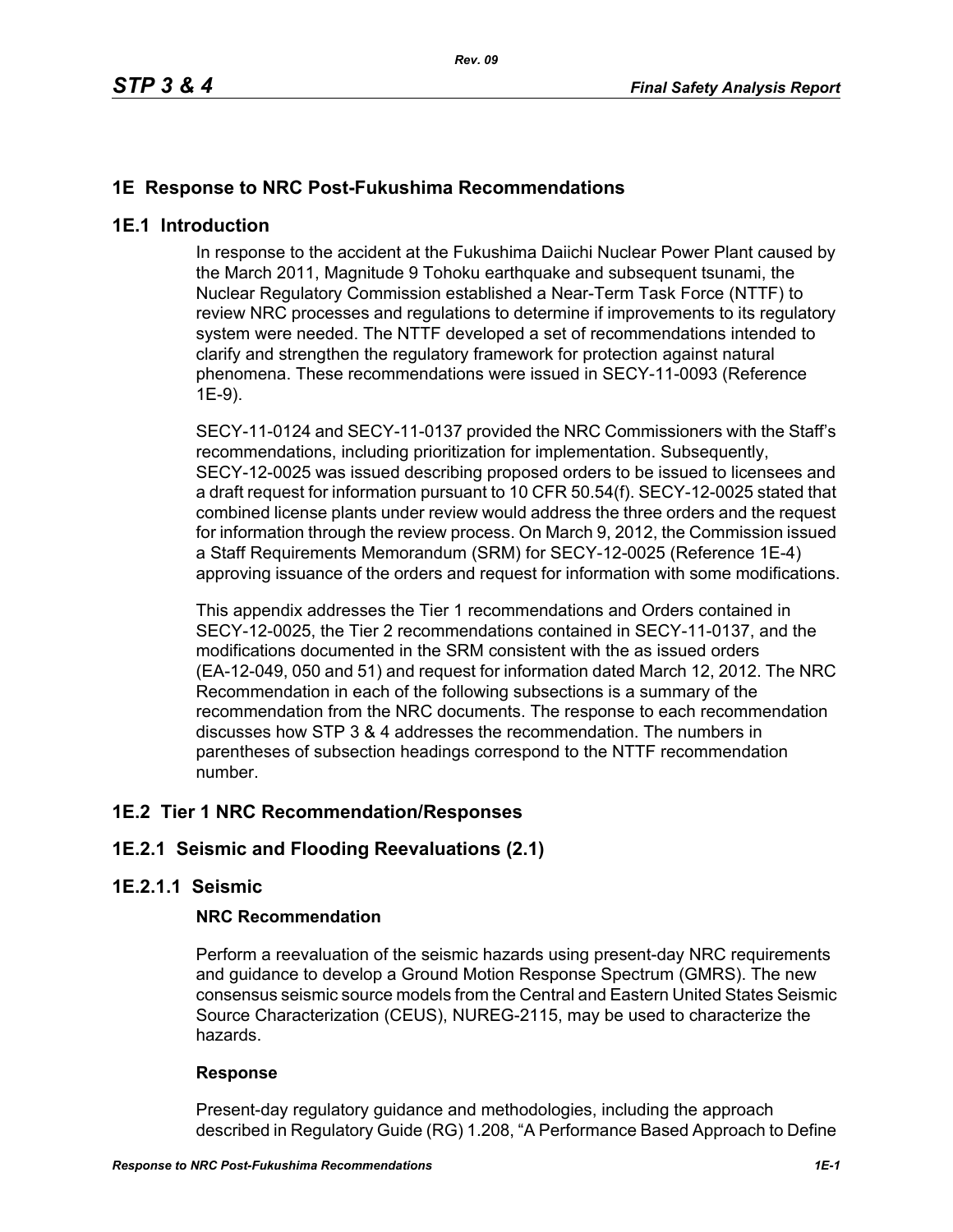the Site-Specific Earthquake Ground Motion," were used to evaluate seismic hazards for the STP 3 & 4 site as discussed in Chapters 2 and 3. The evaluation conducted in conformance with RG 1.208 is discussed in Subsection 2.5S.2.6.

STP 3 & 4 reviewed the updated information provided in the CEUS and confirmed that it does not identify any new hazards that are not adequately considered in Chapters 2 and 3, and is not materially different than the GMRS discussed in 2.5S.2.6.

# **1E.2.1.2 Flooding**

### **NRC Recommendation**

Perform a reevaluation of all appropriate external flooding sources, including the effects from local intense precipitation on the site, probable maximum flood (PMF) on streams and rivers, storm surges, seiches, tsunami, and dam failures. It is requested that the reevaluation apply present-day regulatory guidance and methodologies being used for ESP and COL reviews including current techniques, software, and methods used in present-day standard engineering practice to develop the flood hazard.

The recommendation also noted that flooding risks are of concern because the safety consequences of a flooding event may increase sharply with a small increase in flooding level.

### **Response**

Present-day regulatory guidance and methodologies were used to evaluate flooding hazards relative to the STP 3 & 4 site as discussed in Section 2.4S. Scenarios evaluated include:

- Dam Break Analysis (FSAR 2.4S.4)
- Main Cooling Reservoir (MCR) Embankment Breach Analysis (FSAR 2.4S.4.2.2)
- **Probable Maximum Flood on Streams and Rivers (FSAR 2.4S.3)**
- **Local Probable Maximum Precipitation (FSAR 2.4S.2.3)**
- **Probable Maximum Surge and Seiche (FSAR 2.4S.5)**
- Probable Maximum Tsunami (FSAR 2.4S.6)
- $\blacksquare$  Ice Induced Flooding (FSAR 2.4S.7)
- Channel Diversions (FSAR 2.4S.9)
- **Low Water Considerations (FSAR 2.4S.11)**

Conservatisms in the STP 3 & 4 analyses of possible flooding resulting from these events and the plant design minimize the likelihood of even a small increase in flooding level. The postulated MCR embankment breach has been determined to be the design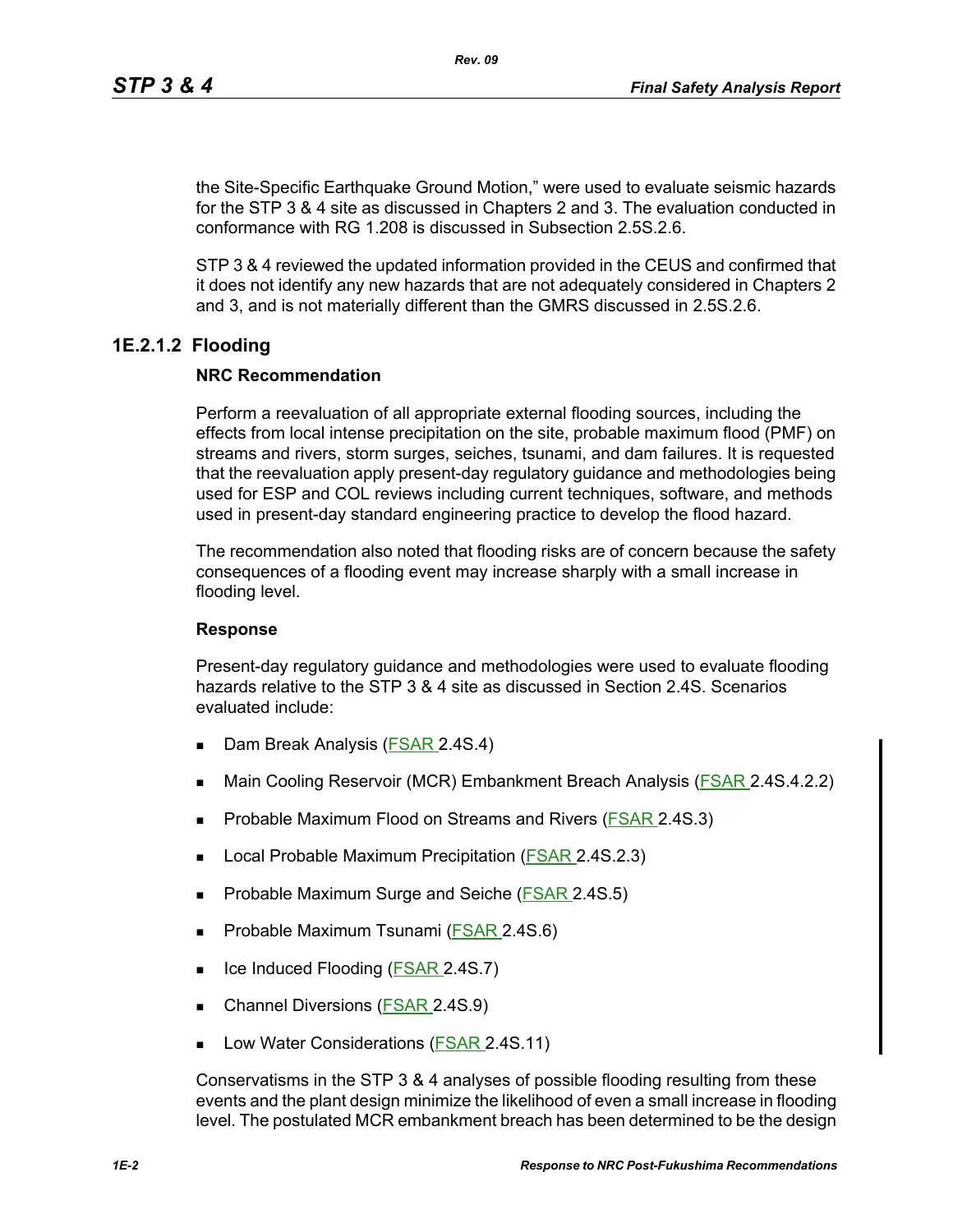basis flood (DBF) for STP 3 & 4. Very conservative assumptions regarding both the maximum breach size and the speed at which the breech occurs make it highly improbable that the predicted flood level could be exceeded during an actual MCR breach. MCR embankment breach analysis is described in FSAR Subsection 2.4S.4.2.2.Additionally, an MCR breach is highly improbable because:

- Overtoppping of the embankment is not possible due to very large freeboard:
	- MCR minimum embankment height is 65.8 feet MSL;
	- MCR operating level is less than 49 feet MSL;
	- Maximum MCR level during a concurrent Probable Maximum Precipitation (PMP) event is 52.6 feet MSL.
- $\blacksquare$  The potential for a seismic induced MCR embankment failure is negligible because. of both the embankment design and the low potential for significant sei in the site vicinity.
- **An MCR embankment failure at any point except a very small portion of the 12.4** mile embankment perimeter has no impact on site structures.

Although the above discussion demonstrates the improbability of a flood exceeding the design basis flood levels, STP 3 & 4 also performed an analysis to determine at what flood level (Cliff Edge) the ability to cool the core would be lost. Although unachievable in any realistic scenario, this level demonstrates the margin beyond design that is built into STP 3 & 4. The flood level that the EDGs would be lost, and therefore, the ability to cool the core would be lost, was determined to be 51 feet.

MCR embankment breach analysis is described in

### **1E.2.2 Seismic and Flooding Walkdowns (2.3)**

### **NRC Recommendations**

Perform seismic walkdowns in order to identify and address plant specific degraded, nonconforming, or unanalyzed conditions and verify the adequacy of strategies, monitoring, and maintenance programs such that the nuclear power plant can respond to external events. The walkdown will verify current plant configuration with the current licensing basis, verify the adequacy of current strategies, maintenance plans, and identify degraded, non-conforming, or unanalyzed conditions. The walkdown procedure should be developed and submitted to the NRC. The procedure may incorporate current plant procedures, if appropriate. Prior to the walkdown, licensees should develop acceptance criteria, collect appropriate data, and assemble a team with relevant technical skills.

The NRC also requests that each addressee confirm that they will use the industry developed, NRC endorsed, flood walkdown procedures or provide a description of plant specific walkdown procedures.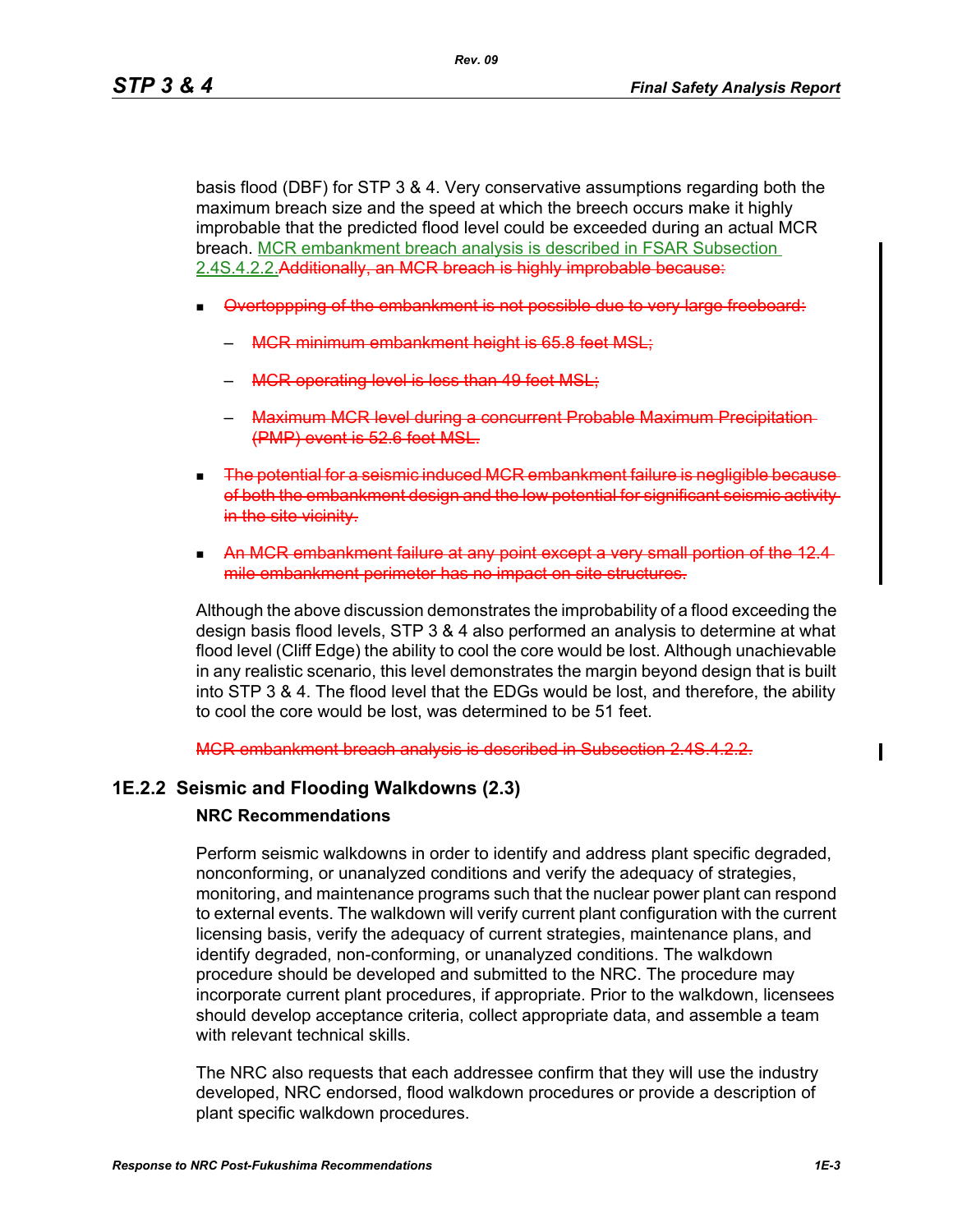#### **Response**

This recommendation is not applicable since the STP 3 & 4 units have not yet been built. However, seismic and flooding plant walkdowns will be conducted after construction as documented in COL Information Item 19.9.5.

### **1E.2.3 Station Blackout (SBO) Rulemaking (4.1)**

### **NRC Recommendation**

Strengthen the station blackout (SBO) mitigation capability at all operating and new reactors for design-basis and beyond-design-basis events. This includes (1) a minimum coping time of 8 hours for loss of all AC, (2) establishing the equipment, procedures, and training necessary to implement an extended coping time of 72 hours for core and spent fuel cooling and for reactor coolant system and primary containment integrity, and (3) pre-planning and pre-staging offsite resources to support uninterrupted core and spent fuel cooling, and RCS and primary containment integrity under conditions involving significant degradation of offsite transportation infrastructure associated with a significant natural disaster. This recommendation will be implemented by rulemaking.

SECY-12-0025 adds the requirement that the loss of the Ultimate Heat Sink (UHS) should be evaluated as part of the SBO evaluation.

#### **Response**

(1) The STP 3 & 4 design can withstand an SBO for an indefinite period of time using an alternate AC power source, the Combustion Turbine Generator (CTG), as described in  $\underline{DCD}$  and FSAR Appendix 1C (Table  $4C-21C-3$ ). Additionally, the STP 3 & 4 design can withstand a sustained loss of all AC power, including the loss of both CTGs, for 72 hours while maintaining core cooling, as described in DCD Subsection 19E2.1.2.2.219E.2.2.3.

The STP 3 & 4 design has a number of features that mitigate an SBO and extended loss of all AC power:

- The primary mitigation for an extended SBO is provided by a CTG, which is independent from the Emergency Diesel Generators (EDGs) and can be connected to the 4.16 KV Class 1E buses. This CTG has black start capability and can be available for use within 10 minutes. There is one CTG per unit, they can be crosstied, and one CTG can supply the safety loads for both units. The CTGs are housed in International Building Code structures which are protected from the design basis flood and adverse weather conditions. (DCD Tier 1 SectionSubsection 2.12.11 and DCD and FSAR Tier 2 Appendix 1C).
- The batteries have a capacity of 8 hours (DCD Subsection  $8.3.2.1.3.1$ ). This capacity can be extended well beyond 8 hours if load shedding is performed (Section 8.3.2.1.3.1).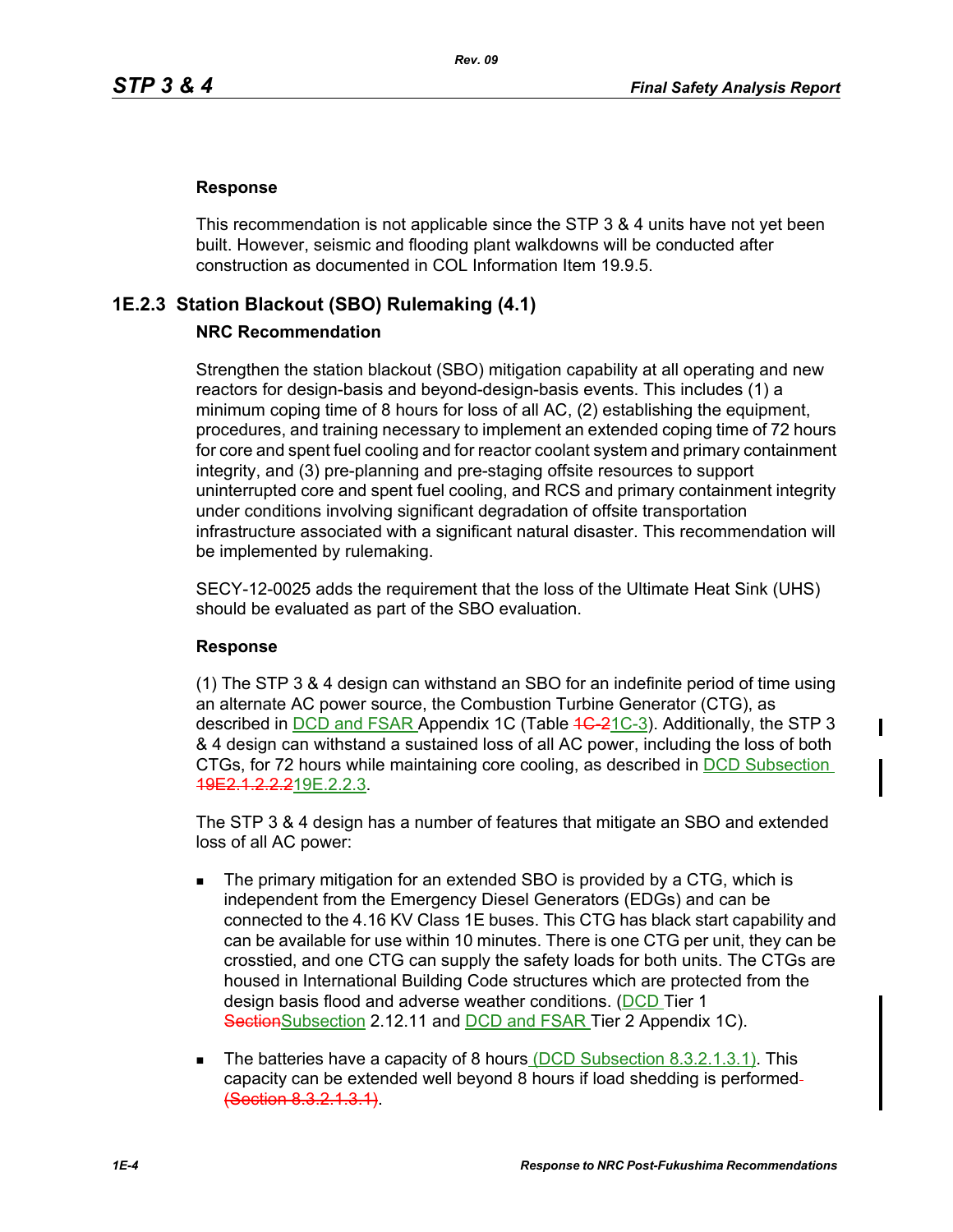- The Reactor Core Isolation Cooling system can provide core cooling for at least 8 hours during SBO conditions without reliance on AC power (DCD Appendix 19E.2.1.2.2).
- The Alternating Current-Independent Water Addition (ACIWA) system is a seismically qualified system with an external permanent diesel-driven pump and water supply capable of providing water to the Residual Heat Removal (RHR) system for core and containment cooling without reliance on AC power (Tier 1 Figure 2.15.6). Operation of the ACIWA system is described in DCD Subsection 5.4.7.1.1.10.
- Seismically-qualified external connections on opposite sides of the Reactor Building can be used to provide makeup water and sprays to the Spent Fuel Pool (SFP) with the use of staged portable diesel driven water supply pumps as described in Part 11 (Mitigative Strategies Report) Sections 6.1 and 6.2.

(2) STP 3 & 4 has the installed equipment (e.g., ACIWA system) to implement an extended coping time in excess of 72 hours without reliance on AC power for core and spent fuel cooling and for reactor coolant system and primary containment integrity as documented in Subsection 19E.2.2.3. The 72 hours of core cooling can be provided without reliance on the UHS. Relevant procedures and training will be developed per the Operational Program Development Plan described in FSAR Sections 13.4S and DCD and FSAR Section 13.5.

(3) Pre-planning and pre-staging resources to support uninterrupted core and spent fuel pool cooling, and RCS and primary containment integrity under conditions involving significant degradation of the onsite facilities associated with large fires and explosions are documented in Part 11. Additionally, as discussed in the next section, STP will arrange for sufficient offsite resources to sustain core, containment, and spent fuel pool cooling indefinitely. These plans and resources will provide this capability under circumstances involving significant degradation of offsite transportation infrastructure associated with a significant natural disaster.

Detailed procedures and training associated with strengthening SBO mitigation capabilities in accordance with the SBO Rule will be developed during implementation of operational programs as described in FSAR Section 43.4S13.5.

# **1E.2.4 Mitigating Strategies for Beyond Design Basis Events (4.2)**

### **NRC Recommendation**

NRC issued an Order to power reactor licensees and holders of construction permits requiring a three-phase approach for mitigating beyond-design-basis external events. The initial phase requires the use of installed equipment and resources to maintain or restore core cooling, containment and spent fuel pool (SFP) cooling capabilities. The transition phase requires providing sufficient, portable, onsite equipment and consumables to maintain or restore these functions until they can be accomplished with resources brought from off site. The final phase requires obtaining sufficient offsite resources to sustain those functions indefinitely.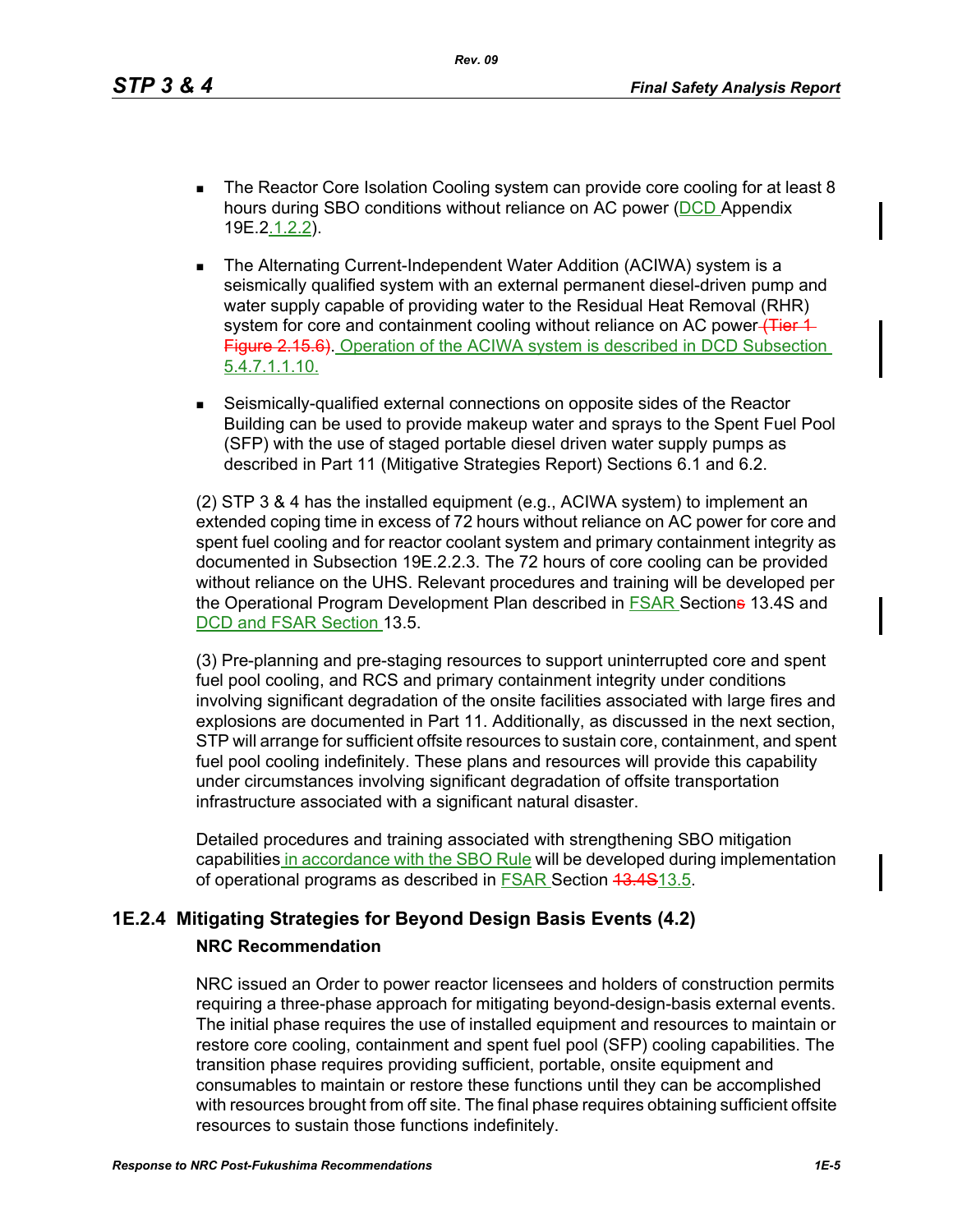#### **Response**

STP 3 & 4 incorporates three staged AC independent portable pumping systems:

- Two pumps (a fire truck and a trailer mounted portable pump) shared between STP 3 & 4 provide core, SFP, and containment cooling water to the RHR system via the ACIWA system. (Operation of the ACIWA system is discussed in DCD Subsection  $5.4.7.1.1.10$ <sup>3</sup>
	- The fire truck is stored in the Turbine Building Truck Bay and is protected from site hazards with the exception of floods.
	- The trailer mounted portable diesel-driven pump is stored in a Seismic Category I structure as required for protection from severe weather events (FSAR Subsection 19.4.6). In addition, one of the two diesel driven pumps to be procured in accordance with FLEX guidance will be stored in a seismic Category I structure. These pumps will be included in the DRAP.
- $\blacksquare$  One trailer mounted pump shared between STP 1, 2, 3, & 4 provides water in the event of the loss of large areas of the plant (Part 11, Subsection 5.1.2).
	- This trailer mounted pump is protected primarily by distance.
- In addition to the above pumps, two additional portable high capacity pumps will be procured as described in the paragraph below. This will result in one high capacity portable trailer mounted diesel driven pump stored in a safety related structure in each unit, two fire trucks stored in a turbine building, and one trailer mounted diesel driven pump shared between the four units.

STP 3 & 4 is monitoring the development of the industry FLEX program (Reference 1E-3) and will implement applicable portions of the program. This industry program is developing diverse and flexible mitigation strategies to address extended loss of power and loss of ultimate heat sink that will increase the defense-in-depth for beyond design basis scenarios. This includes procurement of additional onsite portable equipment that will be stored in robust structures (as defined in NEI 12-06) at diverse locations and be capable of being used to assist in mitigating beyond design basis events. Equipment to be procured includes:

- Two diesel driven high capacity pumps (one/unit) one of which will be required to be kept in a Seismic Category I structure
- Six portable diesel generators (three/unit)
- Four portable DC power supplies (two/unit)
- FourEight handheld satellite phones (twofour/unit)
- Various hoses, fittings, cables, and jumpers necessary to connect the above equipment

I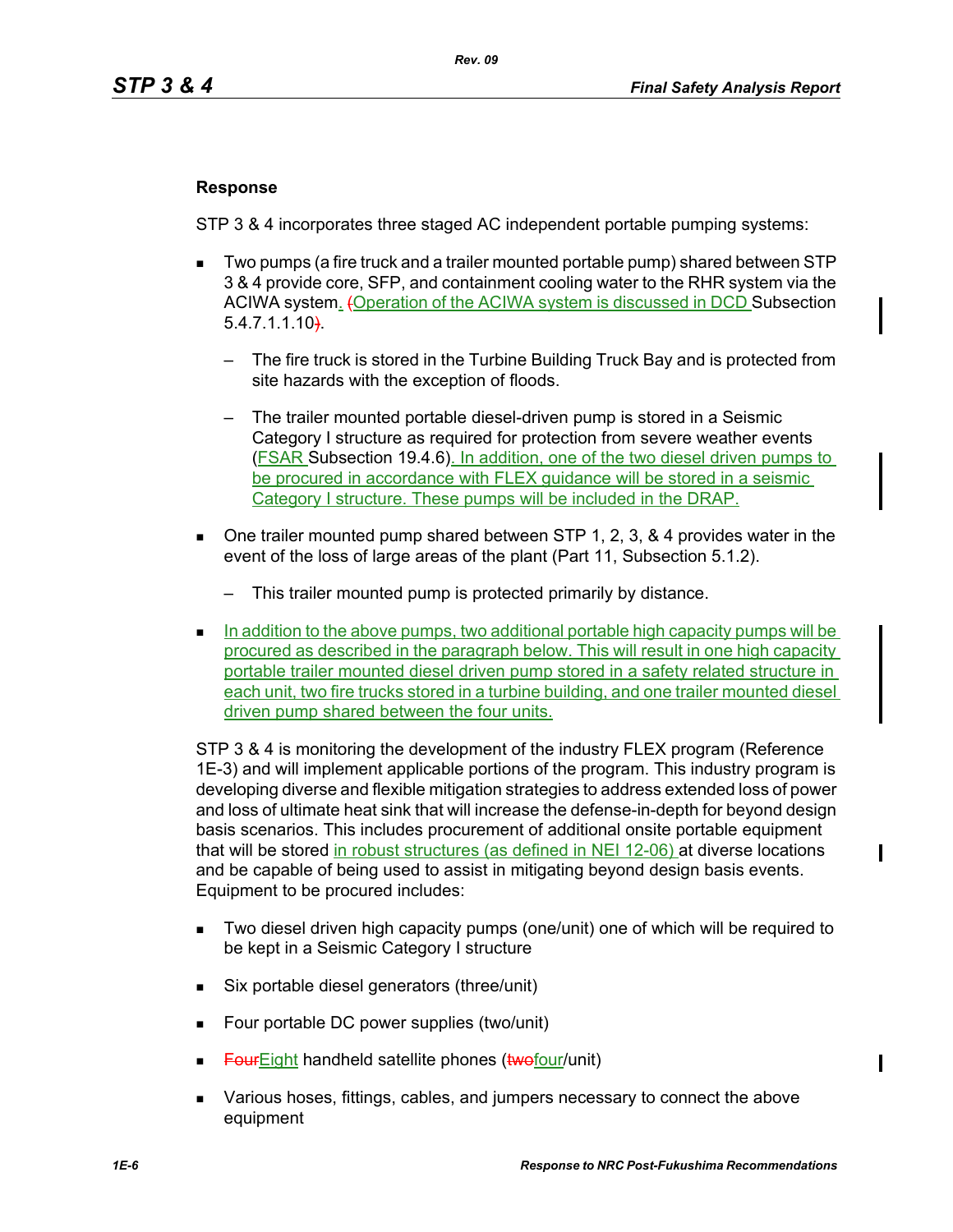STP 3 & 4 will develop, implement, and maintain guidance and strategies to restore core cooling, containment, and SFP cooling following a beyond Design Basis Event (DBE) involving one or both STP 3 & 4 units. The strategies will be capable of mitigating a simultaneous loss of all alternating current (ac) power (including both CTGs) and loss of normal access to the ultimate heat sink, and will be implementable in all operating modes. The equipment required to mitigate the beyond DBE will be adequately protected from external events.

The guidance will utilize a three-phase approach. Phase I will use installed equipment and resources to maintain or restore core, containment and spent fuel pool (SFP) cooling capabilities. The second or transition phase will provide sufficient, portable, onsite equipment and consumables to maintain or restore these functions until they can be accomplished with resources brought from off site. The final phase III will obtain sufficient offsite resources to sustain those functions indefinitely.

The detailed procedures and training developed during implementation of operational programs as described in **FSAR Section 13.4S will be developed in cooperation with** Units 1 and 2 as a 4-unit site and will address all of the NRC requirements discussed above.

### **1E.2.5 Reliable Hardened Vents (5.1)**

#### **NRC Recommendation**

NRC issued an Order to operating Boiling-Water Reactor (BWR) licensees with Mark I and Mark II containments requiring them to have a reliable hardened vent to remove decay heat and maintain control of containment pressure within acceptable limits following events that result in the loss of active containment heat removal capability or prolonged Station Blackout (SBO). The hardened vent system is required to be accessible and operable under a range of plant conditions, including a prolonged SBO and inadequate containment cooling.

#### **Response**

This recommendation does not apply since STP 3 & 4 does not have a Mark I or Mark II containment.

However, each STP 3 & 4 unit does have a passive, reliable hardened vent as part of the Containment Overpressure Protection System (COPS). COPS is Seismic Category I and is qualified for accident pressures. The vent paths for the units are not shared. This design is described in DCD and FSAR Subsection 6.2.5.2.6 and its use in conjunction with long term cooling without AC power to prevent fuel damage is demonstrated in DCD Appendix 19E.2.2.

# **1E.2.6 Spent Fuel Pool (SFP) Instrumentation (7.1)**

#### **NRC Recommendation**

NRC issued an order to power reactor licensees and holders of construction permits requiring them to have a reliable indication of the water level in associated spent fuel ı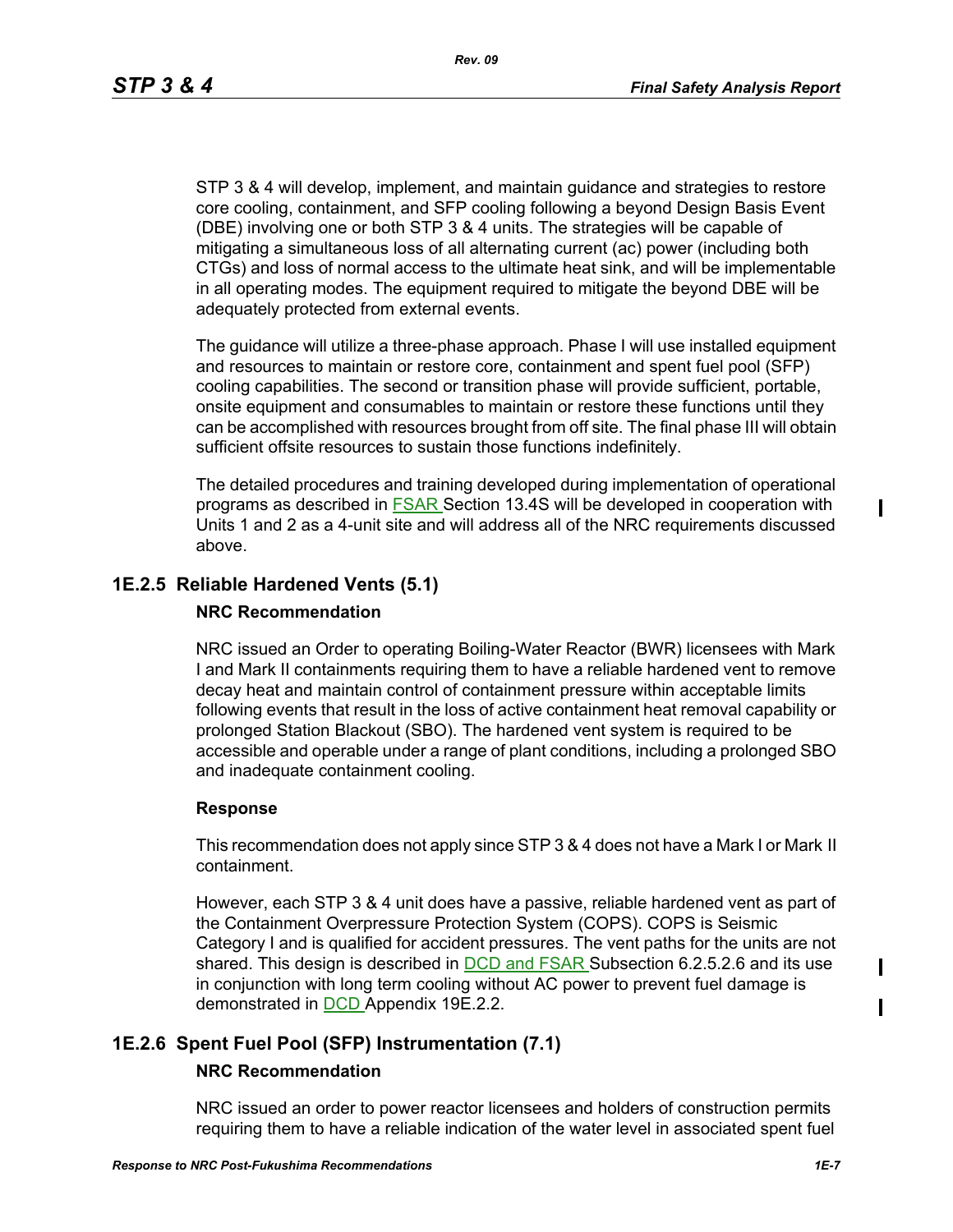storage pools capable of supporting identification of the following pool water level conditions by trained personnel: (1) level that is adequate to support operation of the normal fuel pool cooling system, (2) level that is adequate to provide substantial radiation shielding for a person standing on the spent fuel pool operating deck, and (3) level where fuel remains covered and actions to implement make-up water addition should no longer be deferred.

### **Response**

The certified ABWR design includes reliable level and temperature monitors in the SFP that provide indication and annunciation via the process computer and annunciate in the Main Control Room (MCR). Additionally, STP 3 & 4 SFP level indication independent of the process computer will be provided at the remote shutdown system panel or other appropriate and accessible location. The instruments are will be powered by battery-backed non-Class 1E batteries. vital 120 VAC, normally powered by the Plant Investment Protection (PIP) buses, which are backed up by the Combustion Turbine Generator (CTG) as described in Subsection 7.7.1.10. Although not Post Accident Monitoring (PAM) instruments, the SFP level instrumentation channels will be designed and qualified to PAM Category 1 requirements (see DCD, Section 7.5).

STP 3 & 4 will also enhance the spent fuel pool instrumentation to ensure that it provides a reliable indication of the water level in the spent fuel storage pools capable of supporting identification of the following pool water level conditions by trained personnel: (1) level that is adequate to support operation of the normal fuel pool cooling system, (2) level that is adequate to provide substantial radiation shielding for a person standing on the spent fuel pool operating deck, and (3) level where fuel remains covered and actions to implement make-up water addition should no longer be deferred. These enhancements will be consistent with the guidance provided in NEI 12-02, Revision 1 (Reference 1E-11), and JLD-ISG-2012-03 (Reference 1E-12).

- 1. The spent fuel pool level instrumentation will include the following design features:
	- 1.1 Instruments: The instrumentation will consist of two permanent, fixed instrument channels with level indication from the top of the fuel racks to thetop-above the normal operating level of the spent fuel pool. Level instrumentation will include high and low water level alarms that annunciate in the Control Room and level indication independent of the process computer at the remote shutdown system panel or other appropriate and accessible location. The level channels will be functional in all plant operating modes.
	- 1.2 Arrangement: The spent fuel pool level instrument channels will be arranged in a manner that provides reasonable protection of the level indication function against missiles that may result from damage to the structure over the spent fuel pool. This protection will be provided by maintaining instrument channel separation within the spent fuel pool area, and will utilize inherent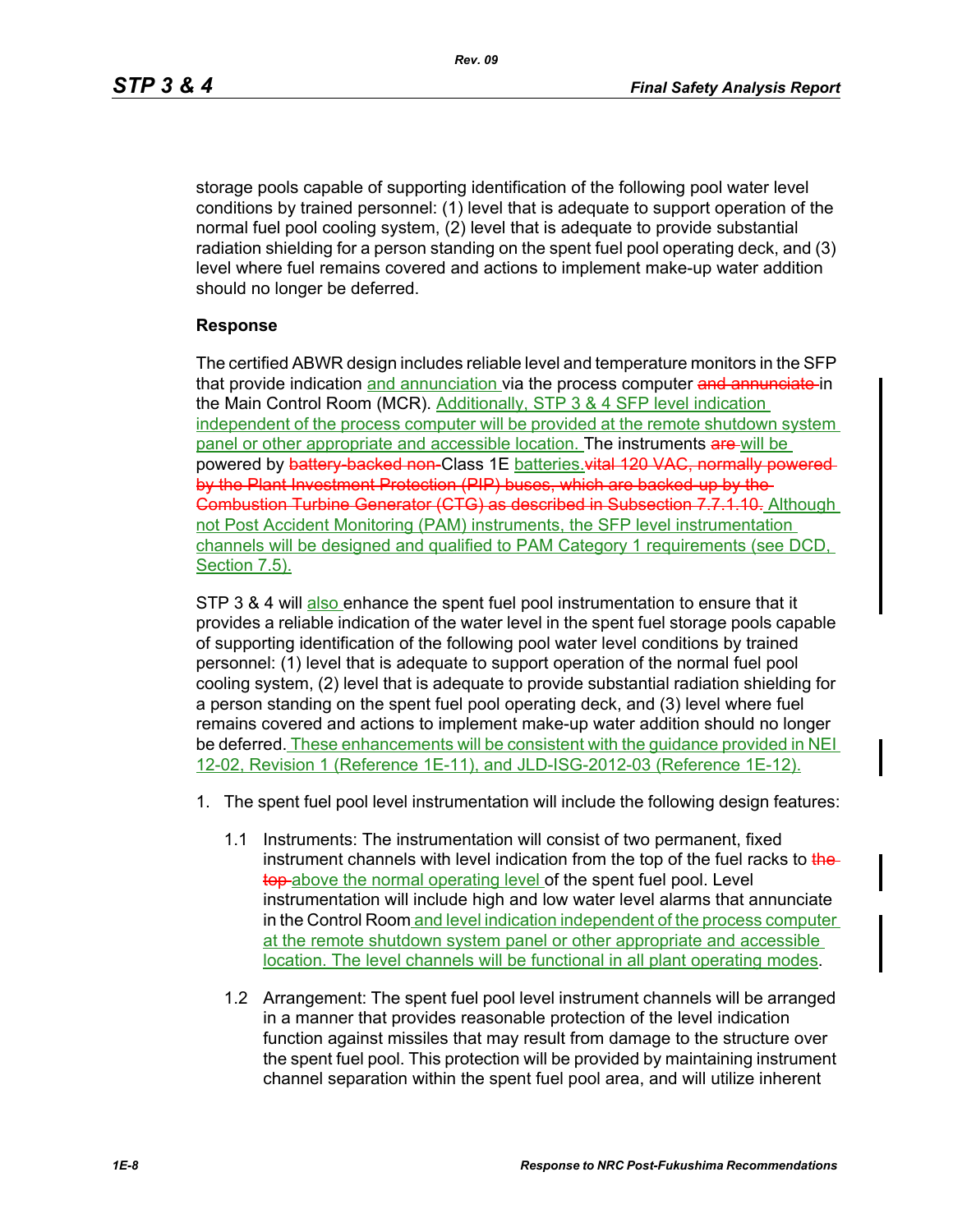shielding from missiles provided by existing corners in the spent fuel pool structure. The channel separation guidance contained in NEI 12-02, Revision 1 Section 3.2 will be considered in determining sensor locations.

- 1.3 Mounting: Installed instrument channel equipment within the spent fuel pool will be mounted to retain its design configuration during and following the maximum seismic ground motion considered in the design of the spent fuel pool structure. The seismic design of the mounting will be consistent with the SFP seismic design. In addition, an evaluation of other hardware stored in the SFP will be conducted to ensure it will not create adverse interaction with the fixed instrument locations.
- 1.4 Qualification: The instrument channels will be reliable at temperature, humidity, and radiation levels consistent with the spent fuel pool water at saturation conditions for an extended periodnormal operation, event, and post-event conditions. This reliability will be established through use of an augmented quality assurance process (e.g., a process similar to that applied to the site fire protection program). Verification that the instrument channel design and installation is adequate from shock and vibration and seismic perspectives will be demonstrated as discussed in NEI 12-02, Revision 1 and JLD-ISG-12-03. In addition, these instrument channels will be included in the Design Reliability Assurance Program (DRAP).
- 1.5 Independence: The instrument channels will be physically and electrically independent of each other.
- 1.6 Power supplies: The permanently installed level instrumentation channels will be powered by separate Non-Class 1E Vital power supplies. The instrumentation channels will also provide for power connections from alternate sources independent of the plant ac and dc power distribution systems. The independent alternate sources used for instrument channelpower will have sufficient capacity to maintain the level indication function for at least 72 hours. batteries. The STP 3 & 4 Class 1E batteries are capable of providing 125 VDC power for over 76 hours post-event utilizing deep load shedding and division cross-connection strategies.

FLEX equipment is expected to arrive on site approximately 32 hours after event initiation. At this time, 480 VAC FLEX diesel generators will be installed and used to power the battery chargers and other select ESF loads, thereby assuring battery functionality indefinitely.

In addition, the instrument channel design will provide for quick and accessible power connections from alternate sources independent of the plant AC and DC power distribution systems. This design will also allow for isolating the instrument channels from their normal power supplies. The independent alternate sources used for instrument channel power will have sufficient capacity to maintain the level indication function until offsite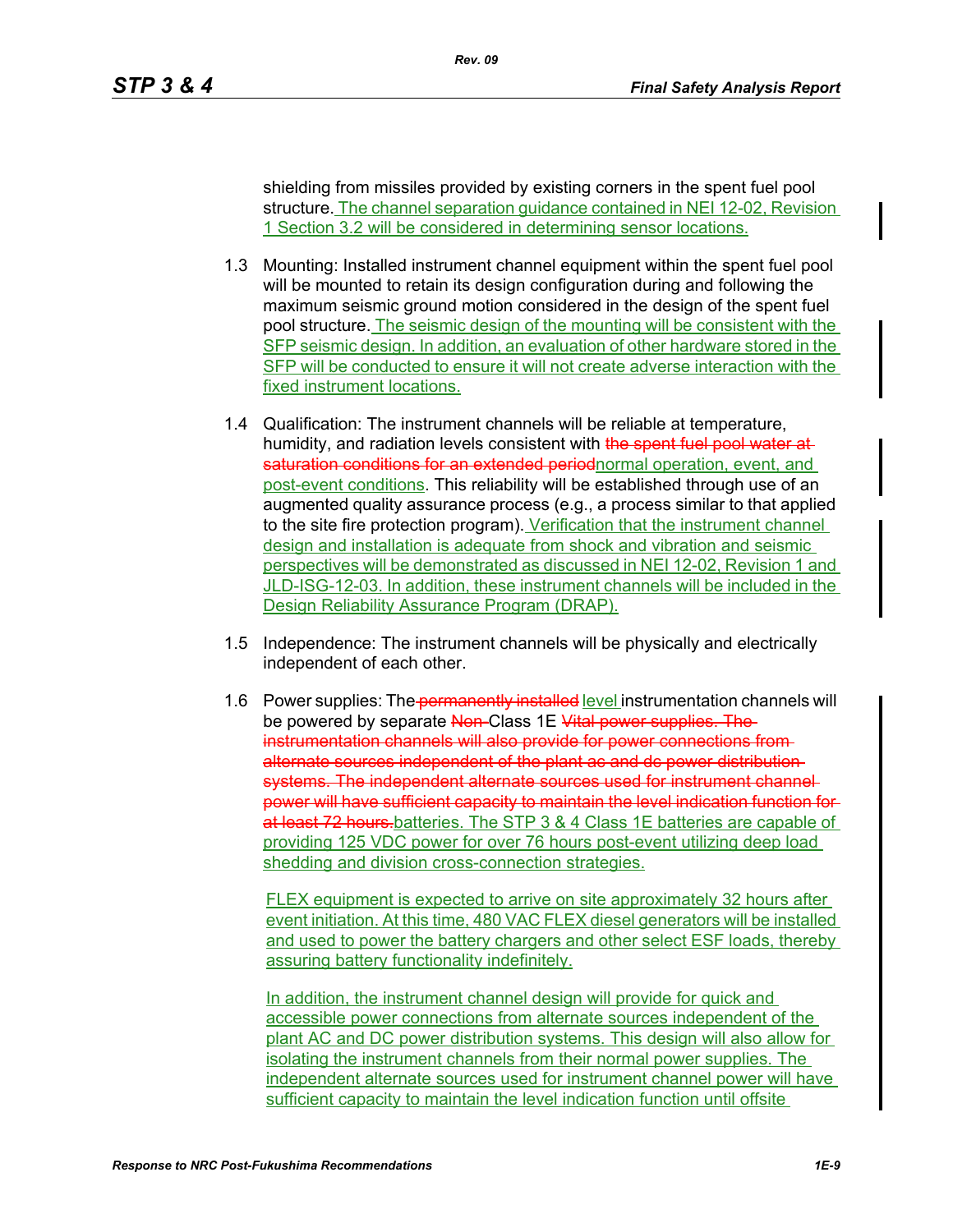resource capability is reasonably assured. These power supplies will be stored in diverse robust structures.

- 1.7 Accuracy: The instrument channels will maintain their designed accuracy following a power interruption or change in power source without recalibration. Considerations in determining required instrument accuracy should include SFP conditions, e.g., saturated water or steam conditions. Instrument accuracy will also be sufficient to allow trained personnel to determine when the actual level reaches the specified lower level of each indicating range (Levels 1, 2 and 3) without conflicting or ambiguous indication.
- 1.8 Testing: The instrument channel design will provide for routine testing and calibration which can be accomplished in-situ.
- 1.9 Display: Trained personnel will be able to monitor the spent fuel pool water level from the control room<del>, alternate shutdown panel,</del> and either in the vicinity of Remote Shutdown System room or other appropriate and accessible location. The display will provide on-demand or continuous indication of spent fuel pool water level.
- 2. The spent fuel pool instrumentation will be maintained available and reliable through appropriate development and implementation of the following programs:
	- 2.1 Training: Personnel will be trained in the use and the provision of alternate **power to the instrument channels** to perform the job specific functions necessary for their assigned tasks (maintenance, calibration, surveillance, etc.) including the use and the provision of alternate power to the instrument channels. The Systematic Approach to Training will be used to determine the initial and continuing elements of required training as well as the population to be trained.
	- 2.2 Procedures: Procedures shall be established and maintained for the testing, calibration, and use of the spent fuel pool level instrument channels. These procedures will also address any known potential abnormal response issues associated with the instrumentation.
	- 2.3 Testing and Calibration: Processes will be established and maintained for scheduling and implementing necessary testing and calibration of the spent fuel pool level instrument channels to maintain the instrument channels at the design accuracy. Additionally, the out of service provisions contained in NEI 12-02, Revision 1, Section 4.3 will be implemented for the SFP level channels. The spent fuel pool level instrument channels will be included in the Design Reliability Assurance Program (DRAP).

# **1E.2.7 Emergency Procedures Rulemaking (8.0) NRC Recommendation**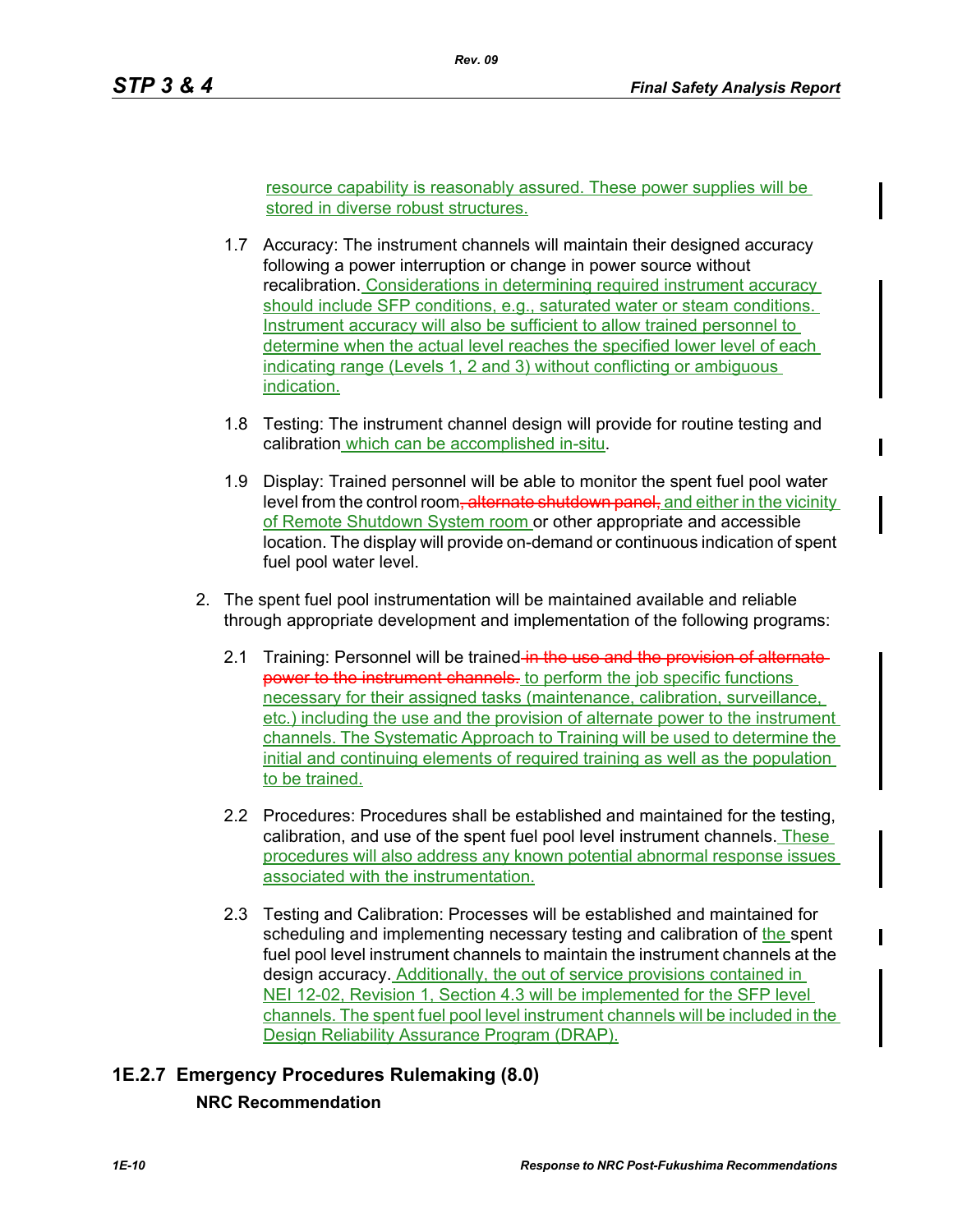Strengthen and integrate onsite emergency response capabilities such as emergency operating procedures (EOPs), severe accident management guidelines (SAMGs), and extensive damage mitigation guidelines (EDMGs). This includes modification of Technical Specifications to reference the approved EOP technical guidelines and providing more realistic, hands-on training on SAMGs and EDMGs.

#### **Response**

STP 3 & 4 procedure development will integrate the EOPs, SAMGs, and EDMGs by using the following guidance:

- **Industry (BWROG) guidance as endorsed by applicable NRC regulatory guides** consistent with the Task Force recommendation (SECY-11-0124).
- Plant Specific Technical Guidelines (PSTGs), EOPs and SAMGs development activities using as inputs the standard ABWR guidelines (DCD and FSAR Sections 13.5 and 1A.2) and generic industry guidance per NEI 91-04, Revision 1, Severe Accident Issue Closure Guidelines, which includes the industry commitment to incorporate severe accident strategies into the overall accident management program.
- EDMGs development as described in NEI 06-12 (Mitigative Strategies Report).

Chapter 13 describes the procedure development plan.

The STP 3 & 4 Technical Specifications meet the requirement to reference the approved EOP Guidelines. (Technical Specifications 5.5.1.1.b)

Training development requirements in DCD and FSAR Section 13.2 and FSAR Section 13.4S will meet the applicable requirements for realistic hands-on training.

# **1E.2.8 Enhanced Emergency Plan Staffing and Communication (9.3) NRC Recommendation**

Assess current communications systems and equipment used during an emergency event assuming the potential onsite and offsite damage as a result of a large scale natural event resulting in a loss of all alternating current (AC) power It is also requested that consideration be given to any enhancements that may be appropriate for the emergency plan with respect to communications requirements of 10 CFR 50.47, Appendix E to 10 CFR Part 50, and the guidance in NUREG-0696 in light of the assumptions stated above. Also consider the means necessary to power the new and existing communications equipment during a multi-unit event, with a loss of all AC power.

Assess current staffing levels and determine the appropriate staff to fill all necessary positions for responding to a multi-unit event during a beyond design basis natural event and determine if any enhancements are appropriate given the considerations of NTTF Recommendation 9.3.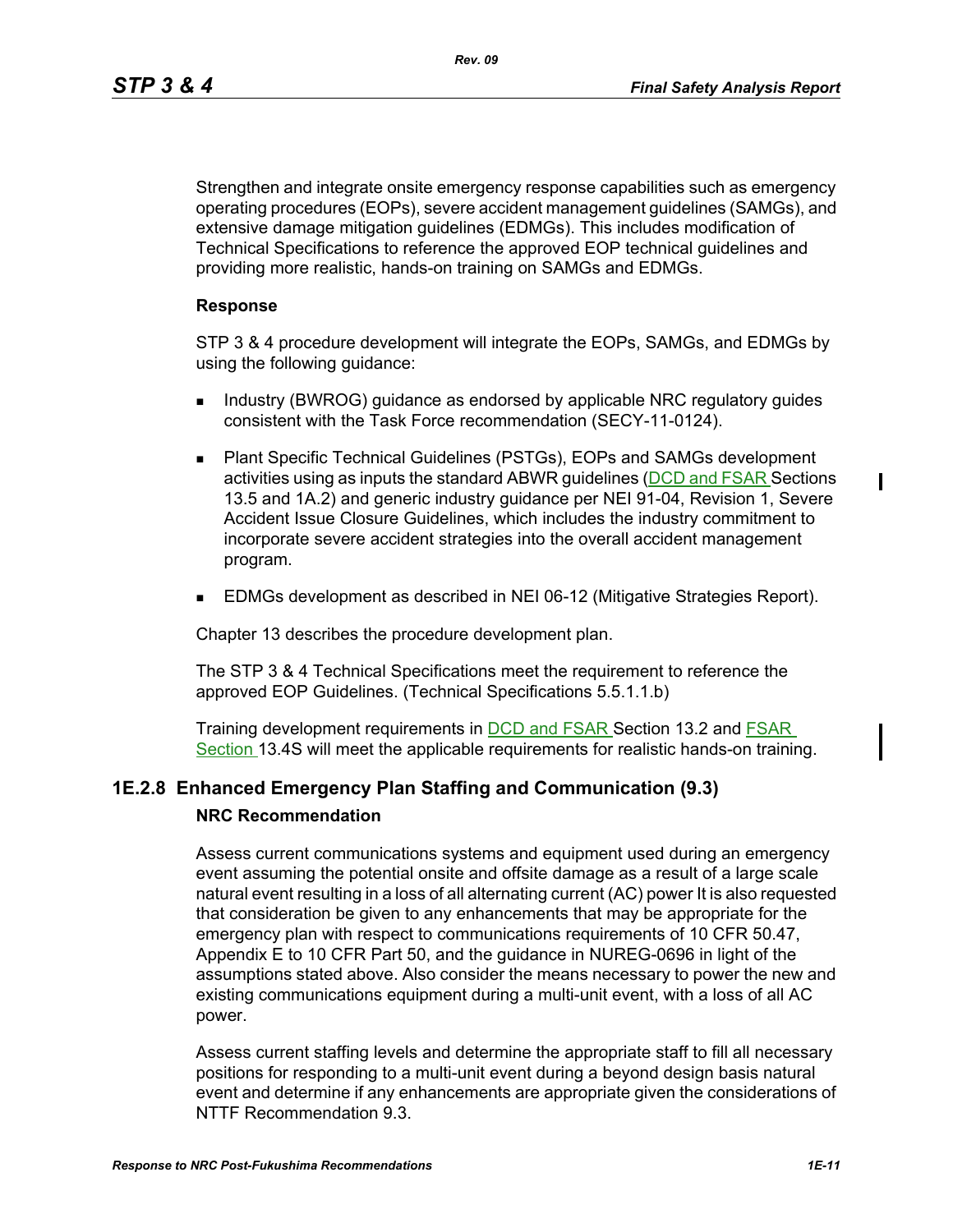### **Response**

The Emergency Plan for STP 3 and 4 will be part of a site-wide emergency plan for Units 1 through 4. NEI 12-01 (Guidelines for Assessing Beyond Design Basis Accident Response Staffing and Communications Capabilities) will be used in assessing staff and communications capabilities necessary to respond to a beyond design basis multiunit event. The results of the assessment will be addressed in the detailed Emergency Plan procedures developed during implementation of operational programs as described in FSAR Section 13.4S and in concert with STP Units 1 and 2. COLA Part 9 Table 4.0-1, Item 10 lists the ITAAC applicable to the Emergency Plan and implementing procedures.

### **1E.3 Tier 2 NRC Recommendations/Responses**

### **1E.3.1 Other Natural External Hazards (2.1)**

#### **NRC Recommendation**

Reevaluate and upgrade as necessary the design basis of structures, systems, and components important to safety for protection against natural external hazards other than seismic and flooding.

#### **Response**

The hazards and natural phenomena potentially affecting the STP 3 & 4 site have been identified, screened and evaluated in accordance with the latest revisions of the Standard Review Plan. The review and conclusions are documented in Chapters 2 and 3 along with the appropriate design features necessary to mitigate the events. The natural events of particular interest at the STP site are hurricane wind and missiles. STP 3 & 4 meets the latest regulatory guidance document (RG 1.221) for hurricane winds and missiles, which is based on an extreme hurricane (FSAR Subsections 2.3S.1.3.3.2 and 3H.11).

# **1E.3.2 Safety-related AC electrical power for the SFP makeup system (7.2) NRC Recommendation**

NRC to issue an order requiring safety related AC power for the SFP makeup system.

In accordance with SECY-11-0137, Recommendation 7.2 will be implemented by rulemaking to provide reliable SFP instrumentation and makeup capabilities

#### **Response**

The STP 3 & 4 design provides emergency makeup to the SFP using any of the three trains of the RHR system, which are powered by safety-related AC power (*FSARTier-***4, Subsection 2.4.1).** 

# **1E.3.3 Technical Specifications requirement for onsite emergency power (7.3) NRC Recommendation**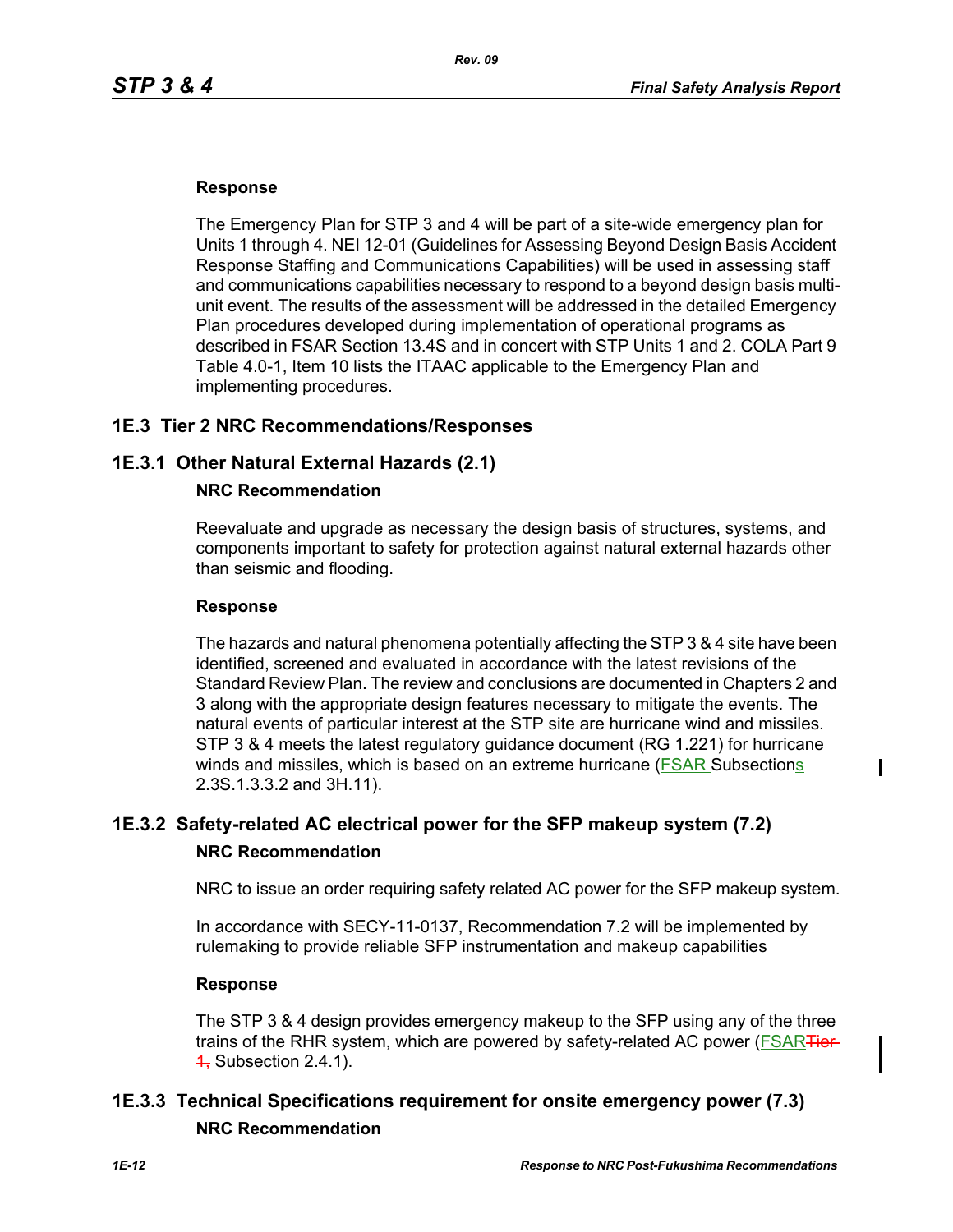NRC to issue an order to revise technical specifications to require that one train of onsite emergency power be operable for SFP makeup and instrumentation whenever spent fuel is in the SFP, regardless of the operational mode of the reactor.

In accordance with SECY 11-0137, Recommendation 7.3 will be implemented by rulemaking to provide reliable SFP instrumentation and makeup capabilities.

### **Response**

The STP 3 & 4 Technical Specifications require at least one Emergency Diesel Generator and one Residual Heat Removal (RHR) pump to be operable in all modes. The safety related RHR system is backed by the emergency diesel generators and can also be powered by the Combustion Turbine Generator. The RHR system is capable of providing makeup to the SFP.

# **1E.3.4 Spent Fuel Pool Spray (7.4)**

### **NRC Recommendation**

NRC to issue order requiring seismically qualified means to spray water into the spent fuel pools, including an easily accessible connection to supply the water (e.g., using a portable pump or pumper truck) at grade outside the building

In accordance with SECY 11-0137, Recommendation 7.4 will be implemented by rulemaking to provide reliable SFP instrumentation and makeup capabilities

### **Response**

STP 3 & 4 has committed to install a diverse spent fuel pool makeup and spray system as described in Part 11 (Mitigative Strategies Report), Section 6.0 that meets the criteria specified in this recommendation

### **1E.4 References**

- 1E-1 SECY-11-0137, "Prioritization of Recommended Actions to be taken in response to Fukushima Lessons Learned" October 3, 2011.
- 1E-2 SECY-12-0025, "Proposed Orders and Requests for Information in Response to Lessons Learned From Japan's March 11, 2011, Great Tohoku Earthquake and Tsunami".
- 1E-3 NEI 12-06 [Revision 0] "Diverse and Flexible Coping Strategies (FLEX) Implementation Guide" August, 2012., "FLEX Implementation A2" February 2012 (DRAFT)
- 1E-4 SRM for SECY 12-0025, "Staff Requirements-SECY-12-0025 Proposed Orders and Requests for Information in Response to Lessons Learned from Japan's March 11, 2011, Tohoku Earthquake and Tsunami" March 9, 2012.

 $\mathbf I$